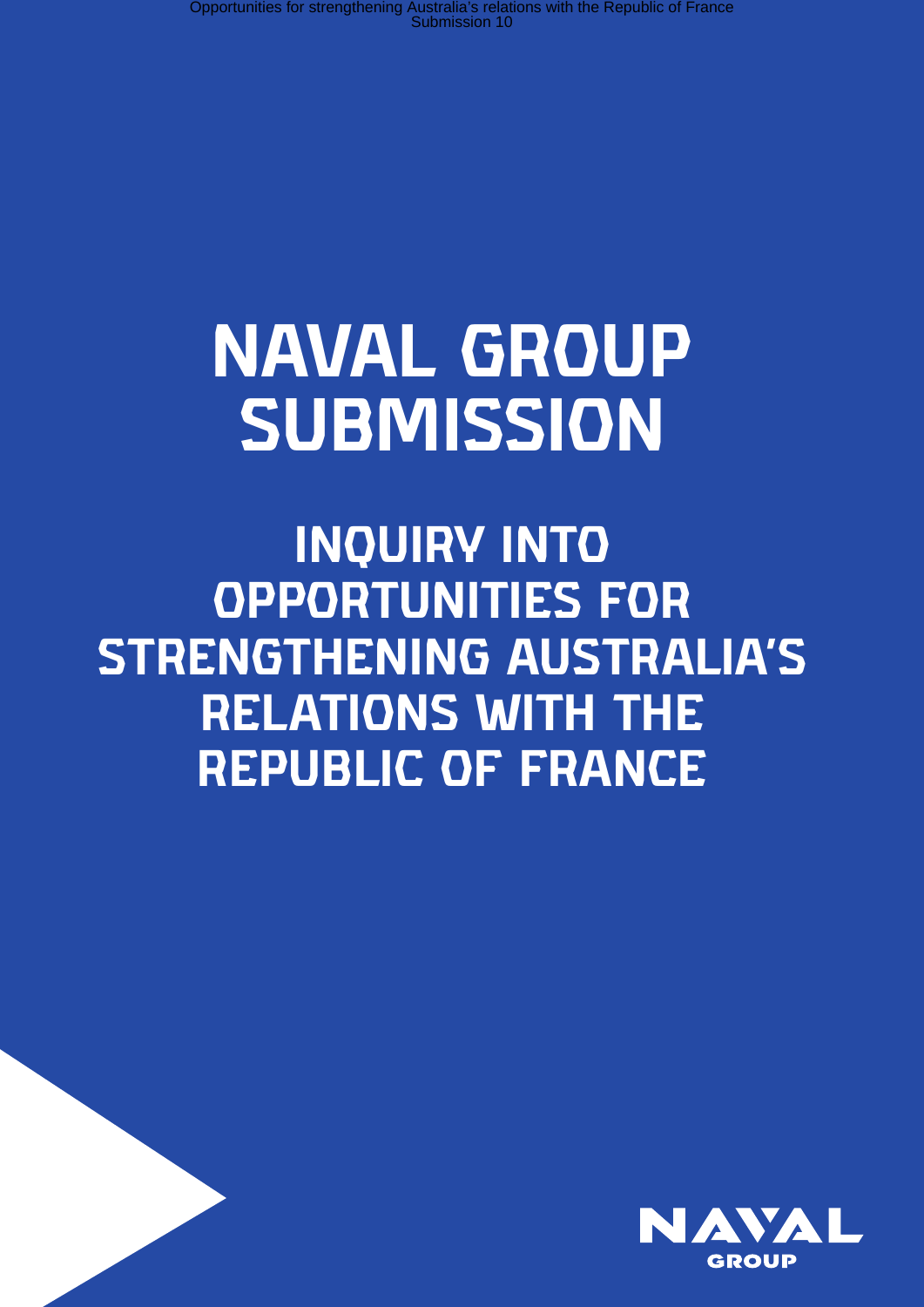### **INTRODUCTION**

The largest defence procurement in Australia's history, the Australian Future Submarine Program, is underpinning a rapid expansion in defence, economic, industrial and cultural ties between Australia and France.

Naval Group is proud to be playing our part as the international design and build partner for the Attack Class submarines, ushering in a new era of Australian sovereignty and industrial capability.

Although we are early in the Program, the economic benefits are already being achieved in Australia and will continue increasingly for decades to come.

Australia and France have much in common beyond our shared commitment to the rules based international order, democracy, liberty and the rule of law.

The Australia-France relationship has deep historical roots with consular and diplomatic links dating back to 1842. The strength of the relationship however was forged by the Australian soldiers who fought alongside French soldiers during World War 1. Side-by-side over a century ago, in places such as Pozieres, Fromelles, Bullecourt, Ypres, the Somme and Flanders, two nations became forever connected by blood and fate.

France is one of Australia's closest neighbours and has a presence in the Indian and Pacific Oceans with some 1.6 million citizens distributed across its overseas territories of New Caledonia,Polynesia, Wallis and Futuna and La Reunion.

Like Australia, France has Southern Ocean and Antarctic Territories and shares Australia's strategic objectives of achieving security and stability in the Indo Pacific region.

France and Australia are like minded in their approach to global economic and security challenges, evidenced by our cooperation in the Pacific and in the fight against Islamic State in Syria and Iraq. Our Defence Forces cooperate on intelligence and surveillance, disaster relief, joint operations and counter terrorism.

Naval Group recognises that Australia's security and prosperity relies on the Royal Australian Navy's ability to enjoy regional superiority at sea. Through the Australian Future Submarine Program, Naval Group supported by the French Government is delivering 12 regionally superior Attack Class submarines for the Royal Australian Navy. We are helping deliver sovereignty and industrial capacity into the 21st century for Australia.

But more than that, the partnership that has been formed between Naval Group and the Commonwealth is providing ballast to the France-Australia relationship and will result in extensive industrial and technical cooperation and considerable scope for growth in joint naval and military engagement between the two countries for decades to come.

## **ABOUT NAVAL GROUP**

France, through Naval Group, is one of the few nations that possesses end-to-end capabilities to design, build and sustain advanced military submarines and is uniquely positioned as a naval design and construction partner for Australia.

Naval Group employs 15,200 people globally and is a proven exporter of submarines and surface ships. We design, build and maintain the French Navy's nuclear submarines and have supplied conventional submarines for navies in countries such as Brazil, Malaysia, India and Chile, with proven capability to transfer production, technology and know-how.

Naval Group is currently building the Suffren class for the French Navy, with six of the nuclear submarines to replace the six Rubis/Amethyste class boats currently in service. Naval Group and its predecessors have been building surface ships for over 400 years and submarines for more than a century. Submarines are in our DNA.

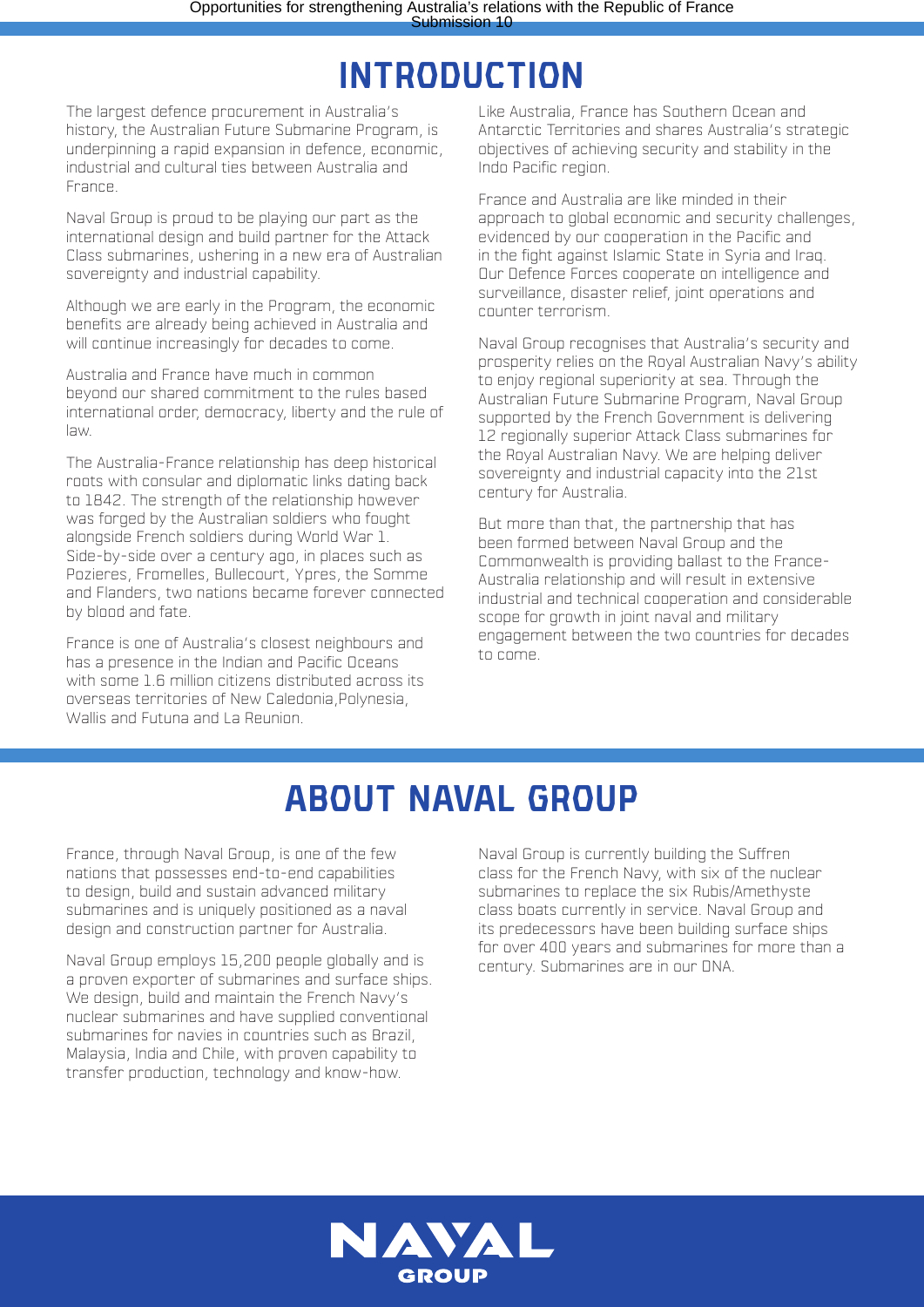### **AUSTRALIAN FUTURE SUBMARINE PROGRAM UPDATE**

After a competitive evaluation process, Naval Group (then DCNS) was selected in April 2016 to design and build the next class of submarines for the Royal Australian Navy.

In February 2019 Naval Group signed the Strategic Partnering Agreement (SPA), setting out the principles for cooperation over the life of the program.

The submarine design contract was signed at the beginning of March 2019 and this represents the first work scope under the SPA and will progress the basic concept design developed by Naval Group to a design that fulfils the Navy's functional, operational and performance requirements.

Subcontracts have been awarded for the five major subsystems on the Attack Class submarine. These critical equipment items are generally not produced in Australia however the companies awarded with the contracts, tier 1 suppliers, have undertaken to establish industrial capacity in Australia and will engage local industry to supply components along with opportunities for assembly, test and installation.

Naval Group has committed to a minimum of 60 per cent of Australian Industry Capability for the design and build phases for 12 submarines. From traditional defence suppliers through to other service providers, Naval Group will continue to offer Australian businesses of all sizes the opportunity to participate in the Program. The number of suppliers and jobs will significantly increase as we move towards the build phase from 2023.

As at February 2020, Naval Group Australia has sent 3,207 requests for information and 1,495 Australian companies have responded to an Expression of Interest for critical, main and standard equipment, direct services and submarine construction yard equipment.

Naval Group is working closely with Australian Naval Infrastructure (ANI) on the submarine construction yard at Osborne in Adelaide, South Australia. We recently announced Australian suppliers Berendsen Fluid Power and H.H Machine Tools Australia will partner with international companies to deliver and sustain the Medium Capacity Press, High Capacity Press and Large Capacity Milling Machines.

These are huge and complex pieces of equipment and these partnerships will result in the creation of an enduring Australian capability, not currently in existence. The Australian companies will be transferred the knowledge, skills, documentation and tools to ensure they become in-country sustainment partners for at least the next 50 years.

Construction of the land based submarine propulsion testbed and the combat systems integration facility are progressing and work on the construction halls, blast and paint workshop, warehousing and other facilities continues throughout 2020.

On the workforce front, Naval Group currently employs over 200 people in Australia within Naval Group's subsidiary in Adelaide and a further 500 skilled personnel are working on the program in France. The program is presenting an exciting opportunity for Australians to contribute to ushering in a new era of sovereignty and to develop technical skills and capabilities never achieved before in Australia. Our direct workforce will grow to 1,800 employees in Naval Group Australia at the height of the program in 2028-29.

Nineteen Naval Group Australia engineers are currently living in Cherbourg, learning the know-how, and know-why of submarine design and there are more planned to join them. They will return to Australia and oversee the detailed design and build phases of the Attack class and contribute to the settlement in Australia of the future design authority for sustainment of the submarines.



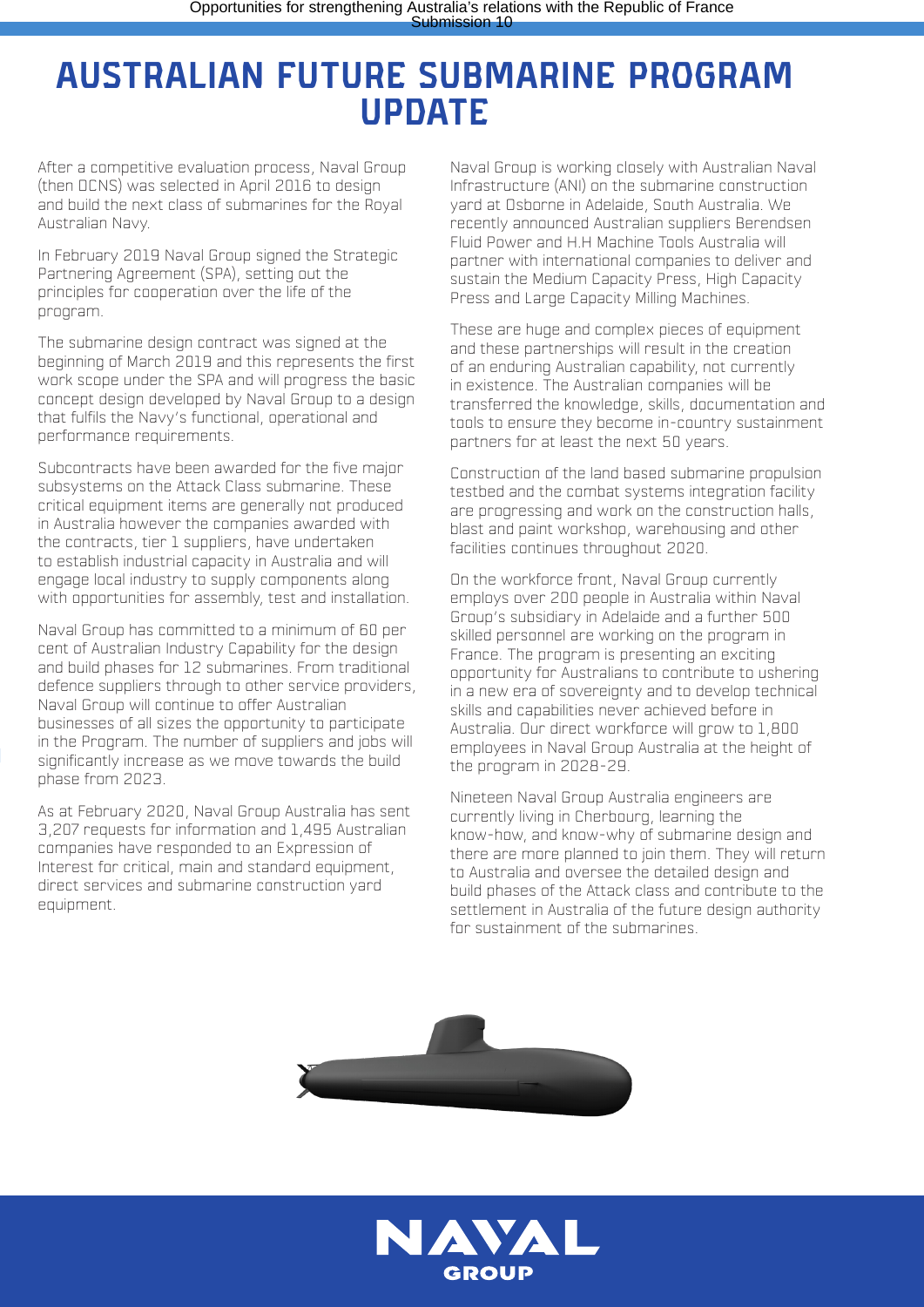#### **TRANSFER OF TECHNOLOGY**

When France agreed to transfer much of its sensitive and complex submarine technologies to Australia it committed to providing a sovereign submarine capability that will enable Australia to sustain the fleet for decades to come.

The transfer of technology taking place between France and Australia as a result of the program takes many forms. It encompasses person-to-person knowledge transfer via the Australian engineering teams travelling to France to develop the necessary engineering know-how to return home to form the design authority and implement the build program in Australia.

It is also evident in the firm to firm context via the partnerships being forged between Naval Group's existing suppliers, international suppliers and Australian firms. French and Australian businesses are joining forces to support the in-country development and production of primary and secondary equipment for the submarine.

Companies like Jeumont, which won a sub-contract to design the electric propulsion system for the Future Submarine will establish an Australian subsidiary providing Australian job opportunities. Schneider Electric France which was awarded the contract for the main DC switchboards has also committed to transferring elements of that work package to its Australian subsidiary.

These relationships will take various forms from contractual arrangements to manufacture, distribution or maintenance of equipment to the opening of new subsidiaries and the creation of joint ventures.

Furthermore, there will be opportunities for competitive Australian firms to not only win work on the Attack Class Program, but become part of Naval Group's global supply chain, offering entry into Naval Group's other international markets.

#### **A. INCREASING BILATERAL TRADE AND INVESTMENT, INCLUDING FUTURE GROWTH AREAS FOR EXPORTS AND IMPORTS, AND OPPORTUNITIES IN THE MINING INDUSTRY.**

Although the Australian Future Submarine Program is still in the design phase, it is already having a significant impact on the French and Australian economies.

According to a McKinsey report, since DCNS (now Naval Group) won the bid for the Future Submarine Program in February 2016, there has been a significant increase in trade flows between Australia and France. The report found, since 2016, imports from Australia to France increased by 14 per cent and from France to Australia by nine per cent.

According to the Australian Department of Foreign Affairs and Trade, in 2017-18, Australia's two way goods and services trade with France was valued at\$9.9 billion, making France Australia's 17th largest trading partner.

The same year Australia's total investment stock in France was worth \$51 billion making France the ninth ranked market for Australian investment. France's total investment stock in Australia was worth \$28.8 billion.

Australia's merchandise exports to France led by coal, but also including aircraft and parts, amounted to A\$1.6 billion in 2019 while Australia imported from France around A\$5.3 billion in merchandise led by medicines, luxury goods and engineering equipment.

As an expression of faith in the Australian market and to further support the Australia-France economic partnership, Naval Group has established a separate subsidiary, Naval Group Pacific. Naval Group Pacific focusses on opportunities beyond the Future Submarine Program in the areas of research and development and is looking to pursue further defence opportunities in Australia, New Zealand and the Pacific.

The Australia-France trade relationship will continue to grow and Naval Group is proud to be playing our role in helping boost this two-way economic activity.

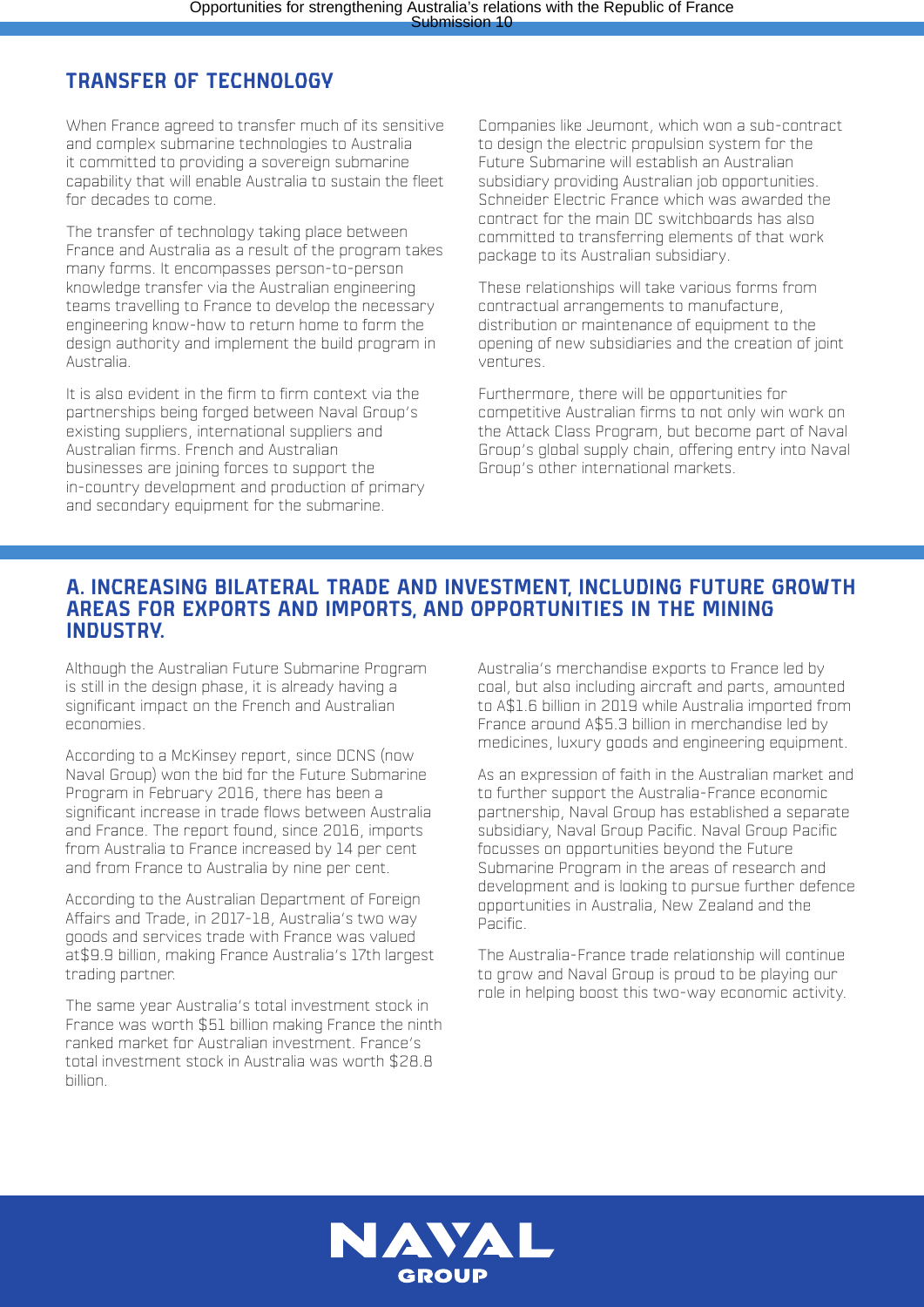#### **B. ENHANCING POLITICAL AND DEFENCE COOPERATION INCLUDING THROUGH INITIATIVES SUCH AS THE JOINT STATEMENT OF ENHANCED STRATEGIC PARTNERSHIP BETWEEN AUSTRALIA AND FRANCE SIGNED IN 2017 AND THE STRATEGIC PARTNERING AGREEMENT SIGNED FOR THE FUTURE SUBMARINE PROGRAM**

#### **Joint Statement of Enhanced Strategic Partnership 2017**

Engagement between France and Australia at the political, defence, industrial, research and economic levels has surged since the signing of the Enhanced Strategic Partnership Agreement between the President of France, Emmanuel Macron, and former Australian Prime Minister Malcolm Turnbull.

The Partnership agreement promotes two-way visits and cooperation in priority areas such as government to government links, defence, security, intelligence, energy, transport and infrastructure, technology and culture and innovation.

Since 2016 the two governments have also signed formal agreements to boost cooperation on military exercises, disaster relief and humanitarian assistance and the sharing of classified information.

The exchanges between Australia and France have lifted significantly since the signing of this partnership, with the McKinsey report finding diplomatic exchanges in the areas of defence, business and research increasing nine-fold.

It is in this context the French and Australian governments committed in December 2016 to the intergovernmental Framework Agreement on the Future Submarine Program.

The agreement commits Australia and France to a long term strategic partnership, recognising the two countries' enduring commitment to the success of the program and the importance of maximising Australian industry involvement.

The French State acknowledges as part of the agreement that it is critical for Australia to achieve an enduring, self-reliant capability for the Future Submarine, and to independently operate, sustain and maintain the capability over the decades ahead.

#### **Strategic Partnering Agreement**

The recently released Australian National Audit Office report, Future Submarine Program – Transition to Design, found that the formal arrangements necessary for the effective administration of the Australian Future Submarine Program has been established.

Through the Strategic Partnering Agreement, a fit-for-purpose strategic partnership framework with Naval Group has been achieved and addresses the Government's objectives for the Program.

These objectives include delivering a regionally superior submarine capability and maximising Australian industry involvement through all phases of the program.

The audit found the key formal requirements for a successful long term partnership have been met, including governance, collaboration, the allocation of risk and reward, incentives and remedies, knowledge transfer, cost control and Australian industry objectives.

The audit confirms there is no change to the delivery timeframe or the budget and that appropriate steps are being taken to mitigate risk.